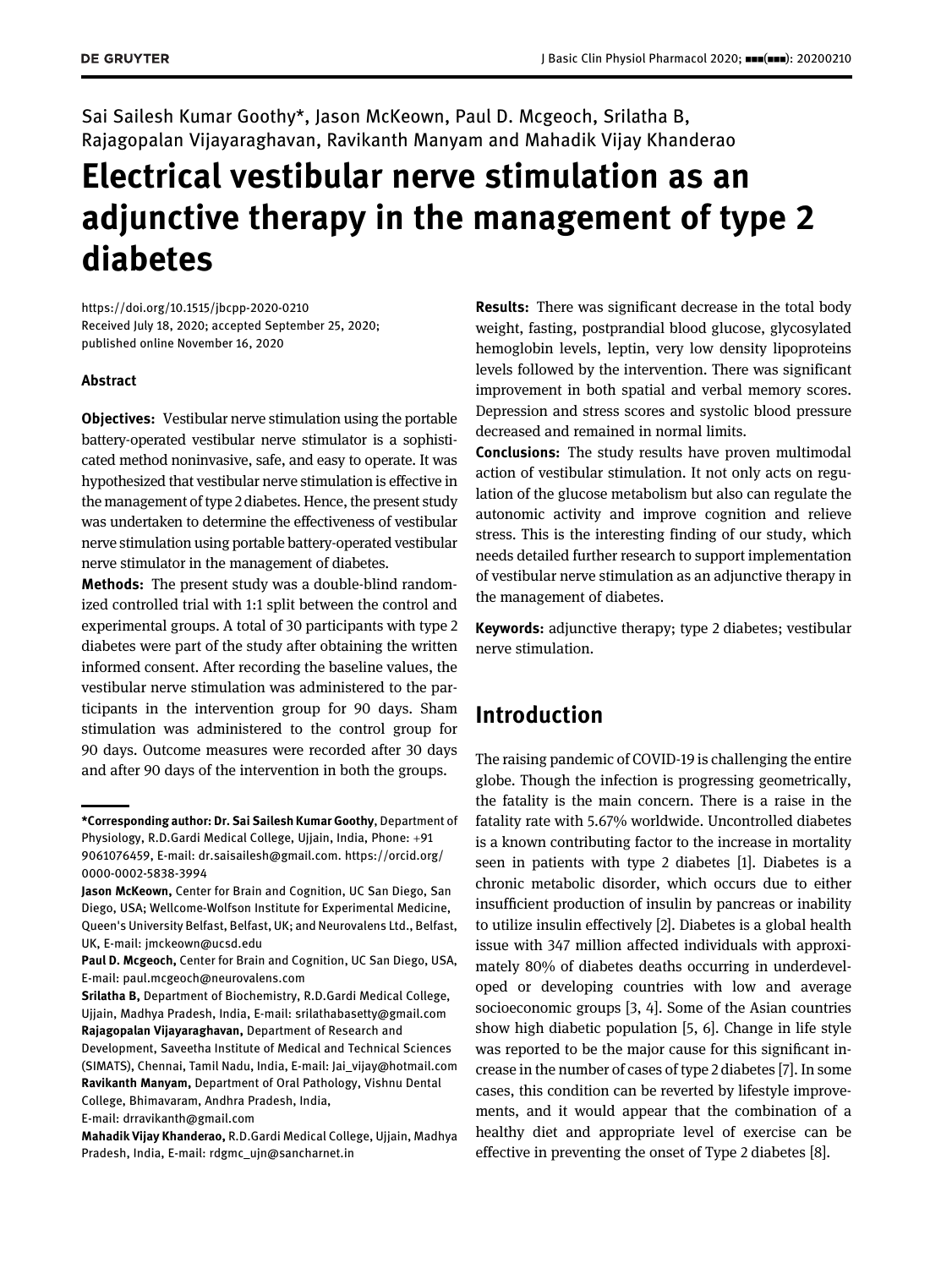The relation between obesity and diabetes is well known. The exact mechanism linking obesity with diabetes has still remained uncertain. It was proposed that the insulin resistance causes impairment of glucose metabolism and leads to obesity [\[9](#page-6-6)]. The liver, skeletal muscle, and adipose tissue of the obese individual possess fewer insulin receptors when compared to a lean individual [\[10](#page-6-7)]. Insulin resistance is mostly due to the hindrances in the signaling pathways those linked to the receptor activation involved in multicellular effects. Impairment in the insulin signaling is associated with toxic effects of lipid accumulation in various tissues such as the liver and skeletal muscle, stands secondary to the excess weight gain. Various pharmacological therapies are available to manage the diabetes, but still the diabetic control is not satisfactory [[11\]](#page-6-8). Hence, there is a need for an effective adjunctive therapy with minimum or no side effects.

Vestibular system is considered as a separate entity since the middle of the 19th century. It is identified that all the five special sense organs terminate into vestibular nuclei [\[12\]](#page-6-9). Vestibular apparatus is a part of internal ear and has a role in maintaining equilibrium and postural stability. It has direct connections with vagus (dorsal motor nucleus), locus coeruleus, hypothalamus, tractus solitarius, hippocampal formation, and dorsal raphe nucleus. It is demonstrated that electrical stimulation to the vagal nerve increases the secretion of insulin and glucagon. Various factors increase the risk for the occurrence of type 2 diabetes, namely stress, depression, anxiety, anger, and sleep disorders. Studies have proven the effectiveness of vestibular stimulation in relieving pain, reducing stress, and promoting sleep. There are various methods of vestibular stimulation, one of the traditional and most ancient methods by swing. Vestibular nerve stimulation (VeNS) using the portable batteryoperated vestibular nerve stimulator is a sophisticated method noninvasive, safe, and easy to operate. The present study was undertaken to determine the effectiveness of VeNS using portable battery-operated vestibular nerve stimulator in the management of diabetes.

# Materials and methods

#### Study design

The present study was a double-blind randomized controlled trial with 1:1 split between the control and experimental groups. After recording the baseline values, the VeNS was administered to the participants in the intervention group for 90 days. Sham stimulation was administered to the control group for 90 days. Outcome measures were recorded after 30 days and after 90 days of the intervention in both the

groups. All subjects were put on a daily diet of 1500 kCal. The trial was registered at The Clinical Trials Registry – India (CTRI) with reference number of CTRI/2019/06/019854.

#### Study setting

The study was conducted at Vestibular Research Lab, Vishnu Dental College, Andhra Pradesh, India.

#### Study participants

A total of 30 participants with type 2 diabetes were part of the study after obtaining the written informed consent. After recruiting the participants, they were randomly assigned into control and intervention groups with 15 participants in each group. Treatment assignments were generated via a randomized block procedure, with block sizes randomly chosen in the set (2, 4, 6, 8, 10). There was no exclusion from the study on the basis of race, gender, socioeconomic status, language spoken, or ethnicity. At the screen visit, subjects were requested to complete a questionnaire about their medical history and medications to ensure that they fulfill the inclusion and exclusion criteria for the study. Participants were recruited using the following criteria.

Inclusion criteria: Male and female type 2 diabetic patients within the age group of 35–60 years and willing to participate in the study were included in the study.

Exclusion criteria: Patients with ear infections or any vestibular disturbances or following any other alternative therapy and those with severe complications were excluded from the study.

#### Sample size

The assumed mean difference was 25% in the variables with standard deviation of 20%. The power of the study is 90% with a significance level of 5%. Fifteen participants in each group were found to be adequate. SigmaPlot Version 13 (systat software) was used for calculation of sample size.

#### Intervention

VeNS was administered to the participants in the intervention group for 90 days using the portable battery-operated vestibular nerve stimulator (0.1–1 mA, titrated in 0.1 mA steps by subjects according to comfort; 0.5 Hz AC square wave with a 50% duty cycle) (ML 1000, Neurovalens, UK) [\[14\]](#page-6-10). Placebo stimulation (sham device that beeped and flashed but didn't deliver an active stimulus) was administered to the participants in the control group for 90 days using similar portable battery-operated vestibular nerve stimulator.

#### Outcome measures

All the parameters were recorded between 7 and 7:30 am. Blood samples for estimation of postprandial glucose levels were collected after 2 h of the breakfast. All the samples were processed by kit method using dimension RxL 100 fully automated instrument.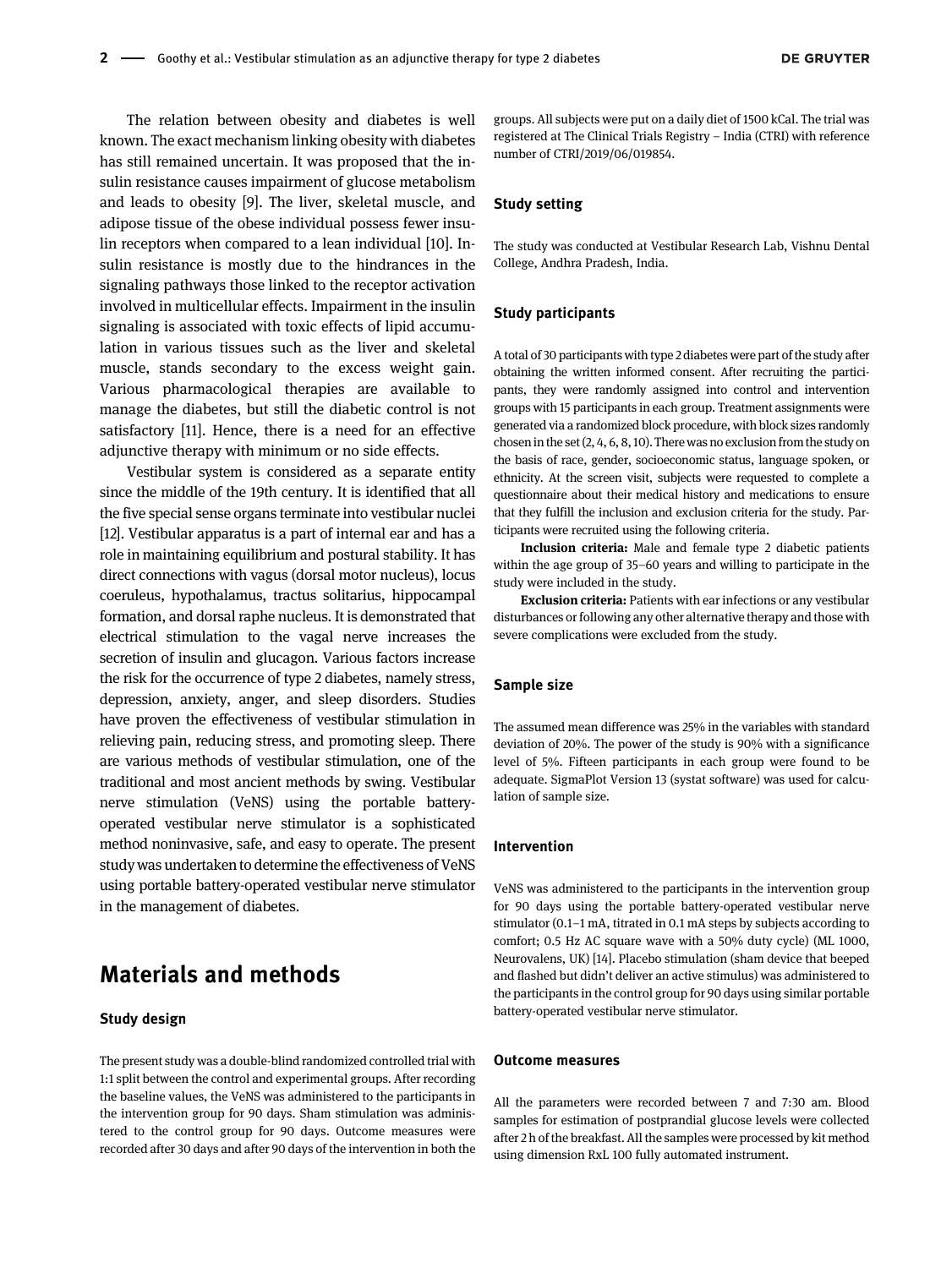#### Demographic data

Demographic data of the participants including age, height, weight, and body mass index (BMI) were recorded at the time of recruitment. Weight was recorded after 30 and 90 days of the intervention.

#### Fasting and postprandial blood sugar

Estimation of fasting and postprandial blood sugar was performed using glucose oxidase (GOD)-peroxidase (POD) method [\[15](#page-6-11)].

#### HbA1c

HbA1c was assessed using Diazyme (enzymatic assay) [\[16](#page-6-12)].

#### Serum leptin

Serum leptin levels were assessed using Human Leptin ELISA Kit (ELH-Leptin-1) purchased from Genxbio Health Sciences Pvt. Ltd [\[17, 18](#page-6-13)].

#### Lipid profile

Total cholesterol was estimated by cholesterol oxidase-phenol + aminophenazone (CHOD PAP) method, triglycerides were estimated by glycerol- 3-phosphate oxidase-phenol + aminophenazone (GPO-PAP) method, and high-density lipoprotein (HDL) and low-density lipoprotein (LDL) were estimated by precipitation method.

#### SGOT and SGPT

Serum Glutamic Oxaloacetic and Glutamic Pyruvic Transaminases were estimated using colorimetric method [\[19\]](#page-6-14).

#### Assessment of cardiorespiratory parameters

Blood pressure was recorded by using Diamond digital sphygmomanometers (BPDG024) and P02, pulse rate was recorded by using pulse oximeter (EDAN H100B), respiratory rate was measured manually [[20\]](#page-6-15).

#### Assessment of spatial and verbal memory

Spatial and verbal memory test was used to assess the spatial and verbal memory of the participants [21–[23](#page-6-16)].

#### Assessment of depression, anxiety, and stress

DASS 21 was used to assess the depression, anxiety, and stress levels [[24\]](#page-7-0).

#### Ethical consideration

The present study protocol was approved by institutional ethics committee (VSR/EC/19/01).

#### Data analysis

Data was analyzed using SigmaPlot Version 13 (systat software). Twoway analysis of variance (ANOVA) of groups (control and intervention) and the days (0, 30 and 90) with Bonferroni multiple comparison test was applied for quantitative data. Kruskal–Wallis one-way ANOVA on ranks with Student–Newman–Keuls multiple comparison test was applied for qualitative data. Probability value less than 0.05 was considered as significant.

### Results

The mean age (years), height (cm), and BMI of participants in control group are  $54.60 \pm 11.27$ ,  $162.47 \pm 8.18$ ,  $24.72 \pm 3.22$ and those of participants of intervention group are 51.67  $\pm$  12.99, 163.33  $\pm$  8.33, 26.64  $\pm$  3.74. These baseline demographic values are not statistically significant between the control and intervention groups. The mean total



<span id="page-2-0"></span>Figure 1: The effect of vestibular nerve stimulation by portable battery-operated vestibular nerve stimulator on fasting blood sugar (FBS), postprandial blood sugar (PPBS), and glycosylated hemoglobin (HbA1c) levels in type 2 diabetics before the intervention (day 0) and after one month (day 30) and three months (day 90). Con, control; Int, intervention.

Values are mean  $\pm$  SE (n=15 each).

Two-way ANOVA of groups (control and intervention) and the days (0, 30, and 90) with Bonferroni multiple comparison test. \*Significantly different from the respective control group.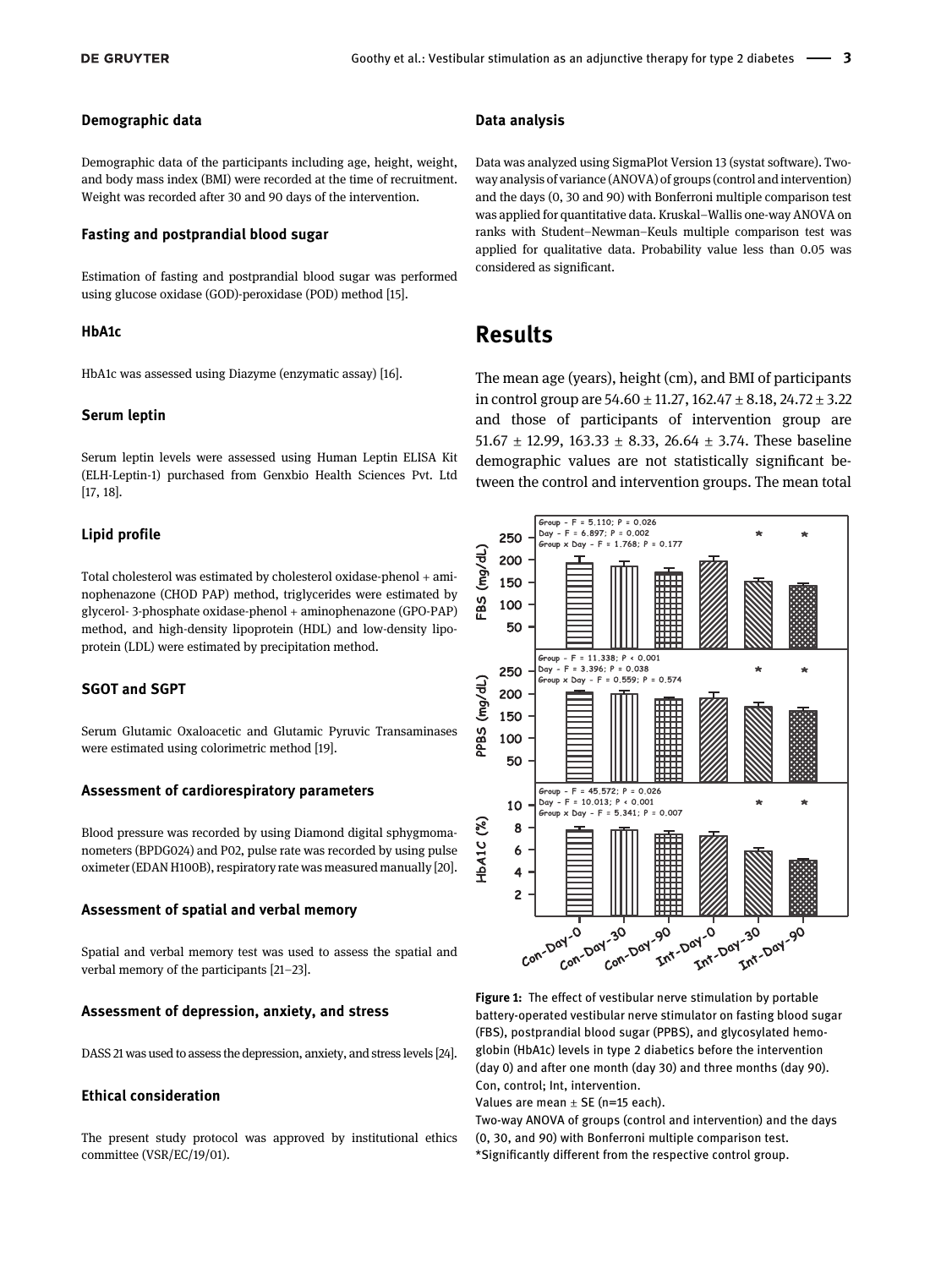body weight loss (TBWL) (%) from baseline of the participants in the control group on days 30 and 90 days of intervention was  $+0.4 \pm 2.3\%$  and  $+0.1 \pm 1.9\%$  and of the participants of intervention group was  $-1.7 \pm 2.8\%$ and −3.6 ± 3.3%. The day 90 difference in TBWL between both groups was statically significant (p=0.0006). Fasting blood sugar (mg/dL), postprandial blood sugar (mg/dL), and glycosylated hemoglobin (%) levels were not significantly different between control and intervention groups before the intervention (day 0). There was a significant decrease in the fasting blood sugar, postprandial blood sugar (mg/dL), and glycosylated hemoglobin (%) levels in the intervention group followed by the VeNS for 30 and 90 days. Multiple comparisons with respective control group showed significant decrease in the fasting blood sugar levels followed by the VeNS [\(Figure 1](#page-2-0)). Aspartate aminotransferase (AST) (U/L) and alanine aminotransferase (ALT) (U/L) were not significantly changed followed



<span id="page-3-0"></span>Figure 2: The effect of vestibular nerve stimulation by portable battery-operated vestibular nerve stimulator on aspartate aminotransferase (AST), alanine aminotransferase (ALT), and leptin levels in type 2 diabetics before the intervention (day 0) and after one month (day 30) and three months (day 90).

Con, control; Int, intervention.

Values are mean  $\pm$  SE (n=15 each).

Two-way ANOVA of groups (control and intervention) and the days (0, 30, and 90) with Bonferroni multiple comparison test. \*Significantly different from the respective control group.

by the VeNS. Leptin levels were significantly decreased in the intervention group followed by the VeNS for 30 and 90 days [\(Figure 2\)](#page-3-0). Though there was decrease in the total cholesterol and triglycerides, this was not statistically significant [\(Figure 3\)](#page-3-1). Very low density lipoproteins (VLDL) levels were significantly decreased in the intervention group followed by the VeNS on day 30 and day 90. No significant change was observed in the LDL and HDL [\(Figure 4\)](#page-4-0). Systolic blood pressure was significantly decreased in the intervention group followed by the VeNS on day 30 and day 90. No significant change was observed in the diastolic blood pressure (DBP) and heart rate (HR) percentage of oxygen saturation (PO2) [\(Figure 5\)](#page-4-1).

Spatial memory (p=0.006) and verbal memory  $(p < 0.001)$  scores were significantly increased followed by the intervention. Depression  $(p=0.009)$  and stress  $(p=0.004)$ scores were significantly decreased in the intervention group followed by the intervention. No significant change was observed in the anxiety scores [\(Table 1\)](#page-5-0).

### **Discussion**

Management of diabetes requires multimodal management approach as it affects various body systems.



<span id="page-3-1"></span>Figure 3: The effect of vestibular nerve stimulation by portable battery-operated vestibular nerve stimulator on total cholesterol (TC), triglycerides (TG) in type 2 diabetics before the intervention (day 0) and after one month (day 30) and three months (day 90). Con, control; Int, intervention.

Values are mean  $\pm$  SE (n=15 each).

Two-way ANOVA of groups (control and intervention) and the days (0, 30, and 90) with Bonferroni multiple comparison test. \*Significantly different from the respective control group.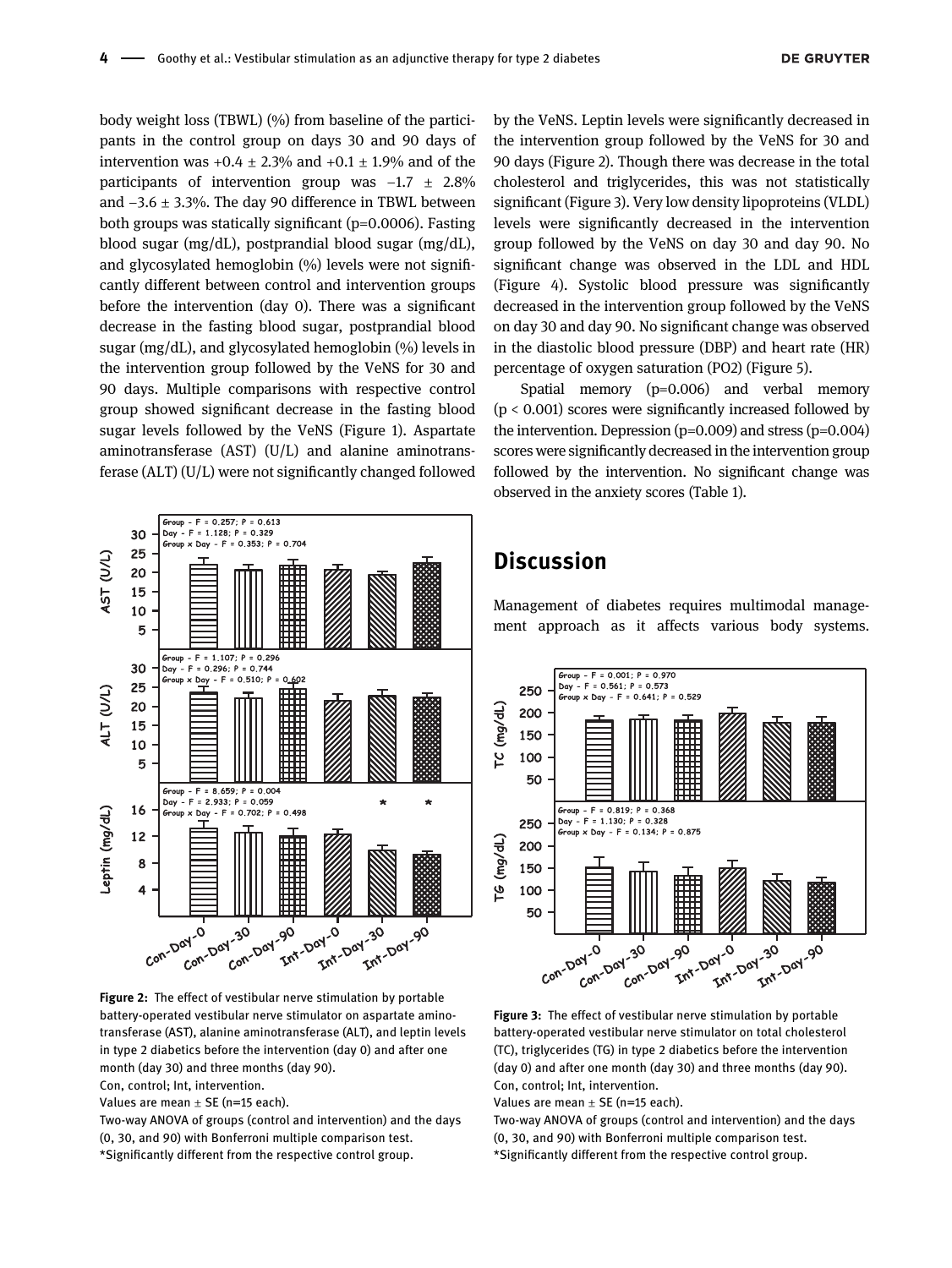

<span id="page-4-0"></span>Figure 4: The effect of vestibular stimulation by portable batteryoperated vestibular nerve stimulator on low-density lipoproteins (LDL), very low density lipoproteins (VLDL), and high-density lipoprotein (HDL) in type 2 diabetics before the intervention (day 0) and after one month (day 30) and three months (day 90).

Con, control; Int, intervention.

Values are mean  $\pm$  SE (n=15 each).

Two-way ANOVA of groups (control and intervention) and the days (0, 30, and 90) with Bonferroni multiple comparison test. \*Significantly different from the respective control group.

Vestibular system is a unique sensory system that can influence all our body systems and stimulating vestibular system is essential for all age groups. The present study was undertaken to determine the effectiveness VeNS using portable battery-operated vestibular nerve stimulator in the management of diabetes. It was hypothesized that vestibular stimulation modulates the body weight through its connections with the hypothalamus. Vestibular stimulation influences the energy storage mechanism, feeding behavior and also decreases the adipose storage by direct action [[25](#page-7-1)]. The current study results support this hypothesis as there was significant decrease in the body weight and serum leptin levels followed by the VeNS. Earlier studies reported that vestibular stimulation may influence the glucose metabolism [[26\]](#page-7-2). Stimulation of vestibular nerve excites the vagus nerve that supplies to the islets of pancreas and increases the secretion of insulin, which reduces the blood glucose levels. This mechanism is



<span id="page-4-1"></span>Figure 5: The effect of vestibular stimulation by portable batteryoperated vestibular nerve stimulator on systolic blood pressure (SBP), diastolic blood pressure (DBP), and heart rate (HR) percentage of oxygen saturation (PO2) in type 2 diabetics before the intervention (day 0) and after one month (day 30) and three months (day 90).

Con, control; Int, intervention.

Values are mean  $\pm$  SE (n=15 each).

Two-way ANOVA of groups (control and intervention) and the days (0, 30, and 90) with Bonferroni multiple comparison test. \*Significantly different from the respective control group.

mediated by  $M_4$  receptors [\[27, 28\]](#page-7-3). Another hypothesis is that vestibular stimulation may activate AMP-activated protein kinase (AMPK), the enzyme associated with the metabolism of fat and glucose, and contributes to regulation of blood glucose [[29\]](#page-7-4). The present study results support these earlier studies as there was a significant decrease in both the fasting and postprandial blood glucose levels followed by the VeNS. Further, there was a significant decrease in the HbA1c levels followed by the vestibular stimulation. This is beyond our expectations and further detailed research has to be conducted to understand the mechanism.

AST and ALT levels were not altered followed by the vestibular stimulation. This testifies that VeNS is safe procedure and doesn't have any adverse effect on liver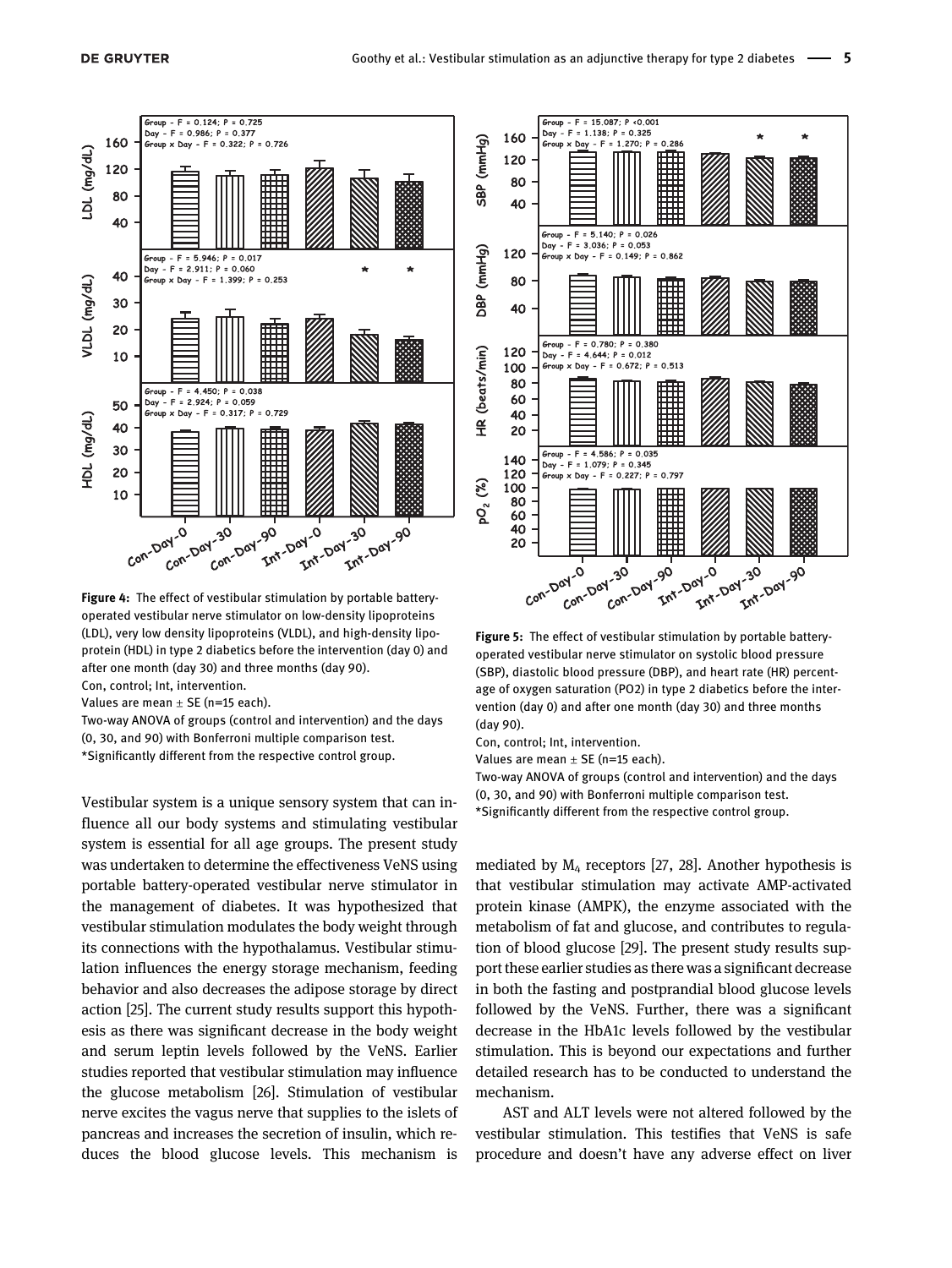| S.No.          | <b>Parameter</b> | <b>Groups</b> | Median | Percentile (25-75) | <b>Statistical analysis</b> |
|----------------|------------------|---------------|--------|--------------------|-----------------------------|
| 1              | Spatial memory   | Con-day-0     | 12     | $11 - 13$          | $H = 16.150$                |
|                |                  | Con-day-30    | 12     | $11 - 14$          | $p=0.006$                   |
|                |                  | Con-day-90    | 13     | $12 - 13$          |                             |
|                |                  | Int-day-0     | 11     | $10 - 13$          |                             |
|                |                  | Int-day-30    | 13     | $12 - 15$          |                             |
|                |                  | Int-day-90    | 14     | $13 - 15$          |                             |
| $\overline{2}$ | Verbal memory    | Con-day-0     | 9      | $8 - 10$           | $H = 21.706$                |
|                |                  | Con-day-30    | 8      | $6 - 10$           | p<0.001                     |
|                |                  | Con-day-90    | 9      | $8 - 10$           |                             |
|                |                  | Int-day-0     | 9      | $8 - 10$           |                             |
|                |                  | Int-day-30    | 11     | $9 - 12$           |                             |
|                |                  | Int-day-90    | 11     | $9 - 13$           |                             |
| 3              | Depression       | Con-day-0     | 12     | $7 - 14$           | $H = 15.253$                |
|                |                  | Con-day-30    | 11     | $8 - 13$           | $p=0.009$                   |
|                |                  | Con-day-90    | 11     | $9 - 13$           |                             |
|                |                  | Int-day-0     | 12     | $11 - 14$          |                             |
|                |                  | Int-day-30    | 10     | $8 - 12$           |                             |
|                |                  | Int-day-90    | 9      | $7 - 10$           |                             |
| 4              | Anxiety          | Con-day-0     | 9      | $8 - 10$           | $H = 7.236$                 |
|                |                  | Con-day-30    | 9      | $8 - 10$           | $p=0.204$                   |
|                |                  | Con-day-90    | 9      | $8 - 10$           |                             |
|                |                  | Int-day-0     | 11     | $8 - 12$           |                             |
|                |                  | Int-day-30    | 9      | $8 - 10$           |                             |
|                |                  | Int-day-90    | 8      | $8 - 10$           |                             |
| 5              | <b>Stress</b>    | Con-day-0     | 17     | $12 - 21$          | $H = 17.378$                |
|                |                  | Con-day-30    | 16     | $10 - 20$          | $p=0.004$                   |
|                |                  | Con-day-90    | 15     | $10 - 19$          |                             |
|                |                  | Int-day-0     | 15     | $11 - 20$          |                             |
|                |                  | Int-day-30    | 10     | $8 - 16$           |                             |
|                |                  | Int-day-90    | $8*$   | $6 - 12$           |                             |

<span id="page-5-0"></span>Table 1: The effect of vestibular stimulation by portable battery-operated vestibular nerve stimulator on cognitive and psychological parameters in type 2 diabetics before the intervention (day 0) and after one month (day 30) and three months (day 90).

Con, control; Int, intervention. (n=15 each). Kruskal–Wallis one-way ANOVA on ranks with Student–Newman–Keuls multiple comparison test. \*Significantly different from the respective control group.

functions. Earlier study by Saritha et al., where vestibular stimulation was administered using a swing in underweight females, reported that there was an increase in the triglycerides and HDL and no change in LDL and total cholesterol followed by vestibular stimulation [\[30](#page-7-5)]. Another study by Neethu Sadanandan et al., where caloric vestibular stimulation was administered to the hyperlipidemic model of wistar albino rats, showed no significant change in the body weight, significant decrease in the total cholesterol, triglycerides, HDL, and LDL levels [[31\]](#page-7-6). In the present study, no significant change was observed in the total cholesterol, HDL, triglycerides, and LDL levels. However, the VLDL levels are significantly decreased. The exact mechanism for this effect is unclear. This may be due to effect of vestibular stimulation on feeding behavior and set point of fat.

Earlier studies reported that stimulation of vestibular receptors regulates the blood pressure and HR through baroreceptor reflex [32–[36](#page-7-7)]. A study by Archana et al. reported significant decrease in the salivary cortisol, pulse rate, and blood pressure within the normal limits followed by the vestibular stimulation using a swing [\[13, 37\]](#page-6-17). In the present study, only the systolic blood pressure was significantly decreased followed by the vestibular stimulation. Whereas no significant change was observed in diastolic blood pressure and heart rate. It was reported that vestibular stimulation can restore the normal respiratory rhythm in preterm infants [\[38\]](#page-7-8). In contrast, other studies reported that there is no significant change in the respiratory parameters followed by the vestibular stimulation [[39, 40\]](#page-7-9). In the present study, partial pressure of oxygen was measured as a respiratory parameter. However, there was no significant change observed in the partial pressure of oxygen.

Vestibular influences on memory are well documented. Vestibular stimulation modulates the activity of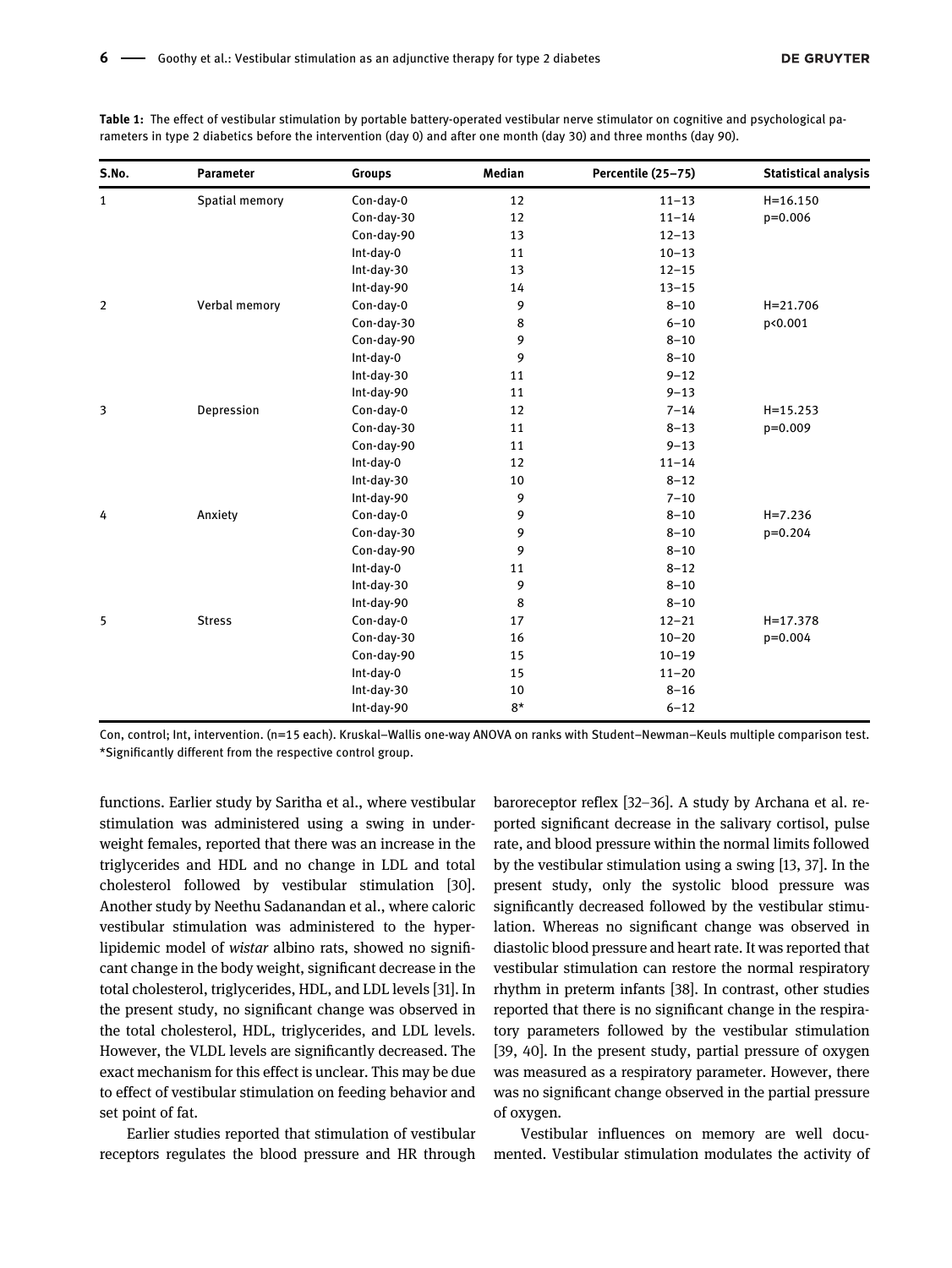hippocampal place cells where the sensory information integrates with the spatial memory [\[41, 42](#page-7-10)]. Further, impairment in the spatial memory was reported followed by the vestibular lesions [[43, 44](#page-7-11)]. The present study results support earlier studies as there was a significant increase in the scores of spatial and verbal memory followed by the vestibular stimulation. It was reported that vestibular stimulation is effective in the management of psychological distress. There was significance in the scores of depression and stress followed by the vestibular stimulation in the present study.

# Conclusions

The study results have proven multimodal action of vestibular stimulation. It not only acts on regulation of the glucose metabolism but also can regulate the autonomic activity and improve cognition and relieve stress. This is the interesting finding of our study, which needs detailed further research to support implementation of VeNS as an adjunctive therapy in the management of diabetes.

Research funding: The VeNS devices used in this study and the study funding were provided by Neurovalens, a UK Medical Device Company.

Author contributions: All authors have accepted responsibility for the entire content of this manuscript and approved its submission.

Competing interests: Authors state no conflict of interest. Informed consent: Dr. Jason McKeown and Dr. Paul Mcgeoch are cofounders of Neurovalens, a medical device company that provided the VeNS devices used in the study. JM is CEO of Neurovalens and PDM is a nonexecutive director. They were involved in the design of the study but not in its execution.

Ethical approval: The present study protocol was approved by institutional ethics committee (VSR/EC/19/01).

### References

- <span id="page-6-0"></span>1. Hussain A, Bhowmik B, do Vale Moreira NC. COVID-19 and diabetes: knowledge in progress. Diabetes Res Clin Pract 2020; 162:108142.
- <span id="page-6-2"></span><span id="page-6-1"></span>2. Taylor R, Agius L. The biochemistry of diabetes. Biochem J 1988; 250:625–64.
- 3. Danaei G, Finucane MM, Lu Y, Singh GM, Cowan MJ, Paciorek CJ, et al. National, regional, and global trends in fasting plasma glucose and diabetes prevalence since 1980: systematic analysis of health examination surveys and epidemiological studies with 370 country-years and 2•7 million participants. Lancet 2011;378: 31–40.
- 4. Mathers CD, Loncar D. Projections of global mortality and burden of disease from 2002 to 2030. PLoS Med 2006;3:e442.
- <span id="page-6-3"></span>5. Ramachandran A, Snehalatha C, Kapur A, Vijay V, Mohan V, Das AK, et al. The diabetes epidemiology study group in India (DESI): high prevalence of diabetes and impaired glucose tolerance in India: national urban diabetes survey. Diabetologia 2001;44: 1094–101.
- 6. Singh S. The genetics of type 2 diabetes mellitus: a review. J Sci Res 2011;55:35–48.
- <span id="page-6-4"></span>7. Daivadanam M, Absetz P, Sathish T, Thankappan KR, Fisher EB, Philip NE, et al. Lifestyle change in Kerala, India: needs assessment and planning for a community-based diabetes prevention trial. BMC Public Health 2013;13:95–9.
- <span id="page-6-5"></span>8. Kumar SS, Joseph KM. Vestibular modulation of endocrine secretions – a review. Int J Res Health Sci 2014;2:68–78.
- <span id="page-6-6"></span>9. Davis SF, Derbenev AV, Williams KW, Glatzer NR, Smith BN. Excitatory and inhibitory local circuit input to the rat dorsal motor nucleus of vagus originating from the nucleus tractus solitaries. Brain Res 2014;1017:208–17.
- <span id="page-6-7"></span>10. Sobhani I, Buyse M, Goïot H, Weber N, Laigneau JP, Henin D, et al. Vagal stimulation rapidly increases leptin secretion in human stomach. Gastroenterology 2002;122:259–63.
- <span id="page-6-8"></span>11. Pandey A, Tripathi P, Pandey R, Srivatava R, Goswami S. Alternative therapies useful in the management of diabetes: a systematic review. J Pharm Bioallied Sci 2011;3:504–12.
- <span id="page-6-9"></span>12. Goldberg JM, Wilson VJ, Cullen KE, Angelaki DE, Broussard DM, Buttner-Ennever J, et al. The vestibular system: a sixth sense. New York: Oxford University Press; 2012:1–2 pp.
- <span id="page-6-17"></span>13. Kumar SS, Archana R, Mukkadan JK. Controlled vestibular stimulation: a physiological method of stress relief. J Clin Diagn Res 2014;8:BM01–2.
- <span id="page-6-10"></span>14. Kumar Goothy SS, Goothy S, Mckeown J. Electrical vestibular nerve stimulation for the management of tension headache. Asian J Pharmaceut Clin Res 2020;13:1–3.
- <span id="page-6-11"></span>15. Ambade VN, Sharma YV, Somani BL. Methods for estimation of blood glucose: a comparative evaluation. Med J Armed Forces India 1998;54:131–3.
- <span id="page-6-12"></span>16. Karami A, Baradaran A. Comparative evaluation of three different methods for HbA1c measurement with highperformance liquid chromatography in diabetic patients. Adv Biomed Res 2014;3:94.
- <span id="page-6-13"></span>17. Wang BH, Trayhurn P. Acute and prolonged effects of TNF-α on the expression and secretion of inflammation-related adipokines by human adipocytes differentiated in culture. Pflugers Arch Eur J Physiol 2006;452:418–27.
- 18. Joseph D, Kumar S. Identifying clues to molecular etiology of multiple sclerosis in South Indian patients. Mult Scler Relat Disord 2016;5:7–11.
- <span id="page-6-14"></span>19. Stanley R. Frankel S. A colorimetric method for the determination of serum glutamic oxalacetic and glutamic pyruvic transaminases. Am J Clin Pathol 1957;28:56–63.
- <span id="page-6-15"></span>20. Sailesh KS, Archana R, Mukkadan JK. Controlled vestibular stimulation: a physiological method of stress relief. J Clin Diagn Res 2014;8:BM01–2.
- <span id="page-6-16"></span>21. Baddeley AD. Your memory—a user's guide. New York: Avery; 1993.
- 22. Naveen KV, Nagarathna R, Nagendra HR, Telles S. Yoga breathing through a particular nostril increases spatial memory scores without lateralized effects. Psychol Rep 1997; 81:555–61.